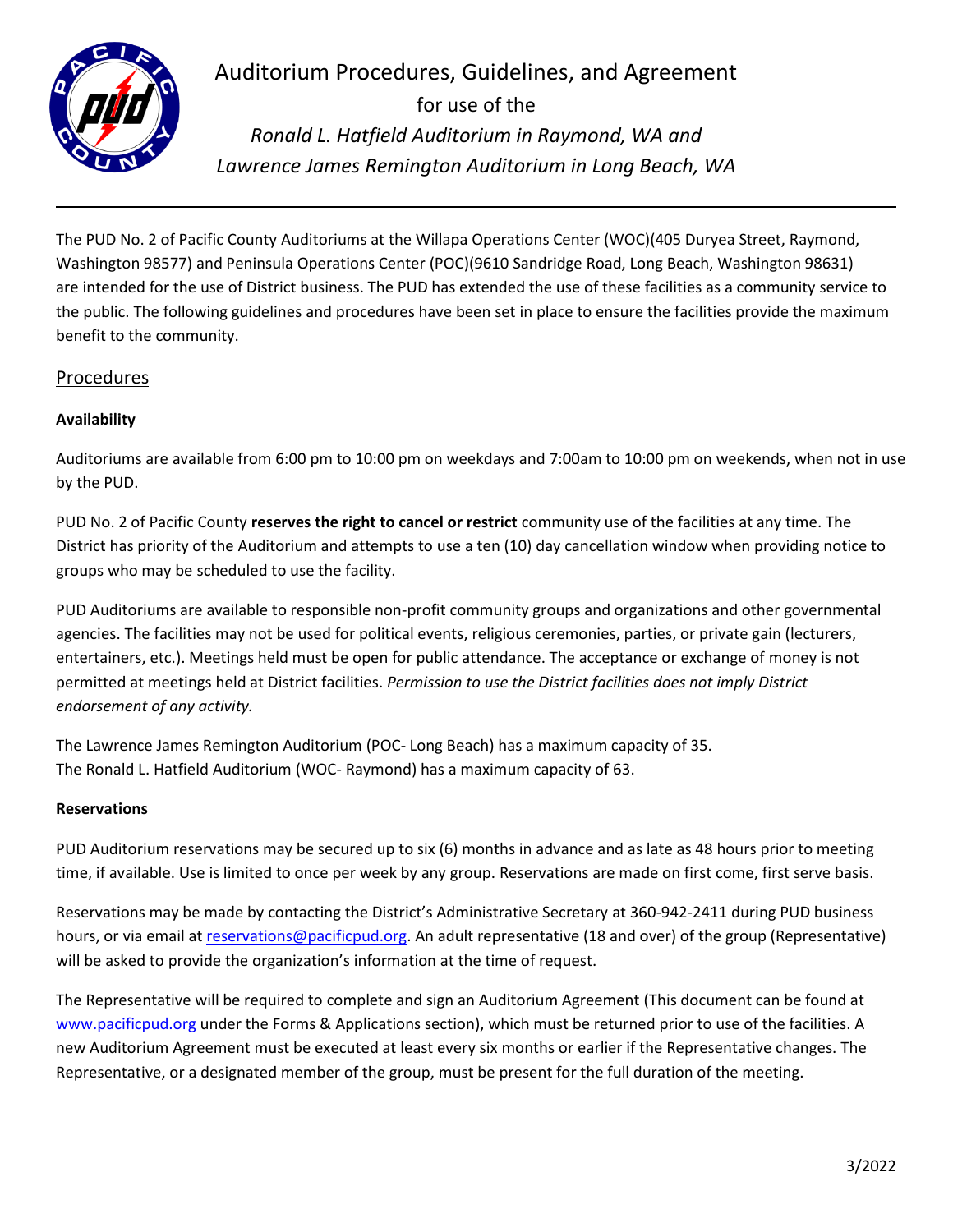This Representative will be required to pick up the Auditorium key (if period of use is outside PUD business hours) and return the key. Keys are available up to 24 hours in advance of meeting time and must be returned to the drop box immediately after the meeting. If the meeting is during business hours, the *office must be notified of completion of use.* 

The Representative of the group will be held responsible for the reimbursement required if any damage occurs or if the key is not returned.

If a group needs to cancel a meeting, the District asks that notice be given as early as possible, with 48 hour minimum notice being preferable. If a group frequently does not show up for scheduled meetings, usage of the Auditorium will be reviewed.

# **Guidelines**

- Auditorium amenities include:
	- o Restrooms
	- o Wifi Access (woc\_public/poc\_public- password available in Auditorium)
	- o Chairs & Tables
	- o Handicap accessible ramp
- **Auditoriums must be left in the same order and condition in which they are found.** 
	- $\circ$  Furniture may be arranged as necessary but must be returned to original state before vacating the building.
	- o *Any damage considered excessive could result in reimbursement of said damages and possible cancellation of a group's privilege for further use of the Auditorium.*
	- $\circ$  All items brought in must be removed or properly disposed of by the end of the rental period.
	- o A garbage receptacle is located in the room. Any additional garbage that would over fill the provided receptacle is to be removed by the group.
	- $\circ$  If the carpet is in need of vacuuming it is the responsibility of the group to take care of this. A vacuum is not provided by the District.
- Materials are not to be attached to the walls.
- District-Owned Audio Visual Equipment is not available for use.
- No food is allowed in the Auditorium. Drinks may be consumed using a container with a lid.
- No alcohol or illegal drugs are allowed on District property.
- Smoking and vaping are not allowed inside or within 25 feet of the building's entrance(s) and exit(s).
- No plants/animals allowed.
- Children are not to be left unsupervised.
- Loud music is prohibited.
	- $\circ$  Creation of disturbances could result in possible cancellation of a group's privilege for further use of the Auditorium.
- No burning of materials/open flames will be allowed inside the building (i.e. candles, etc.)
- Please turn off all lights and make sure all windows are properly secured before exiting the building.
- Keys must be returned immediately to the appropriate office or drop box.
- District personnel are not available to assist you, outside of providing instructions for use of the facilities.

**Failure to follow Auditorium Procedures and Guidelines, creation of disturbances or excessive damage could result in possible cancellation of a group's privilege for further use of the Auditorium. Any damage considered excessive or failure to return the Auditorium key could result in reimbursement of said damages.**